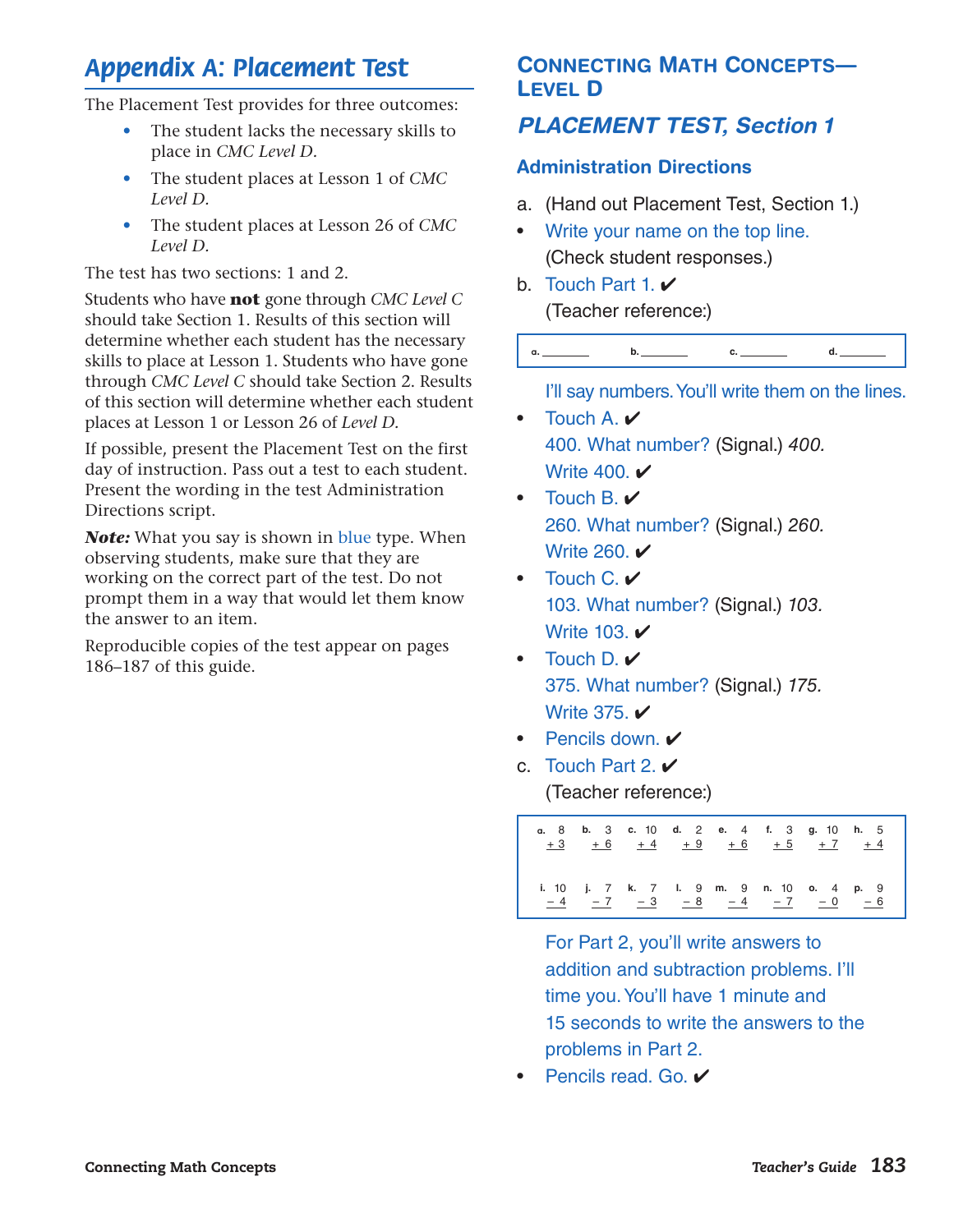- (After 1 minute and 15 seconds, say:) Stop. Put an **X** next to any problem you didn't work. (Observe students but do not give feedback.)
- d. Touch Part 3.  $\vee$

(Teacher reference:)



These are addition and subtraction problems.

• Work the problems in Part 3. Pencils down when you're finished.

 (Observe students but do not give feedback.)

e. (Collect and score Placement Test, Section 1.)

## **PLACEMENT CRITERIA**

| Students who make 0 to 6<br>errors, including items not<br>worked.    | Place at Lesson 1 of<br>CMC D.            |
|-----------------------------------------------------------------------|-------------------------------------------|
| Students who make 7 or<br>more errors, including<br>items not worked. | Administer CMC Level C<br>Placement Test. |

## CONNECTING MATH CONCEPTS— LEVEL D

## *PLACEMENT TEST, Section 2*

## Administration Directions

- a. (Hand out Placement Test, Section 2.)
- Write your name on the top line. (Check student responses.)
- Pencils down.  $\checkmark$
- b. Touch Part 1.  $\vee$

(Teacher reference:)



You'll write the answer to each problem in Part 1.

I'll time you. You'll have 1 minute and 30 seconds. Be careful. The first row has addition problems. The second row has subtraction problems.

- Pencils ready. Go.  $\checkmark$
- (After 1 minute and 30 seconds, say:) Stop. Put an X next to any problem you didn't work. (Observe students but do not give feedback.)
- c. Touch Part 2.  $\vee$ (Teacher reference:)



Part 2 has number families with two numbers and a letter.

• For each number family, work a column problem to figure out what the letter equals. Pencils down when you're finished. (Observe students but do not give feedback.)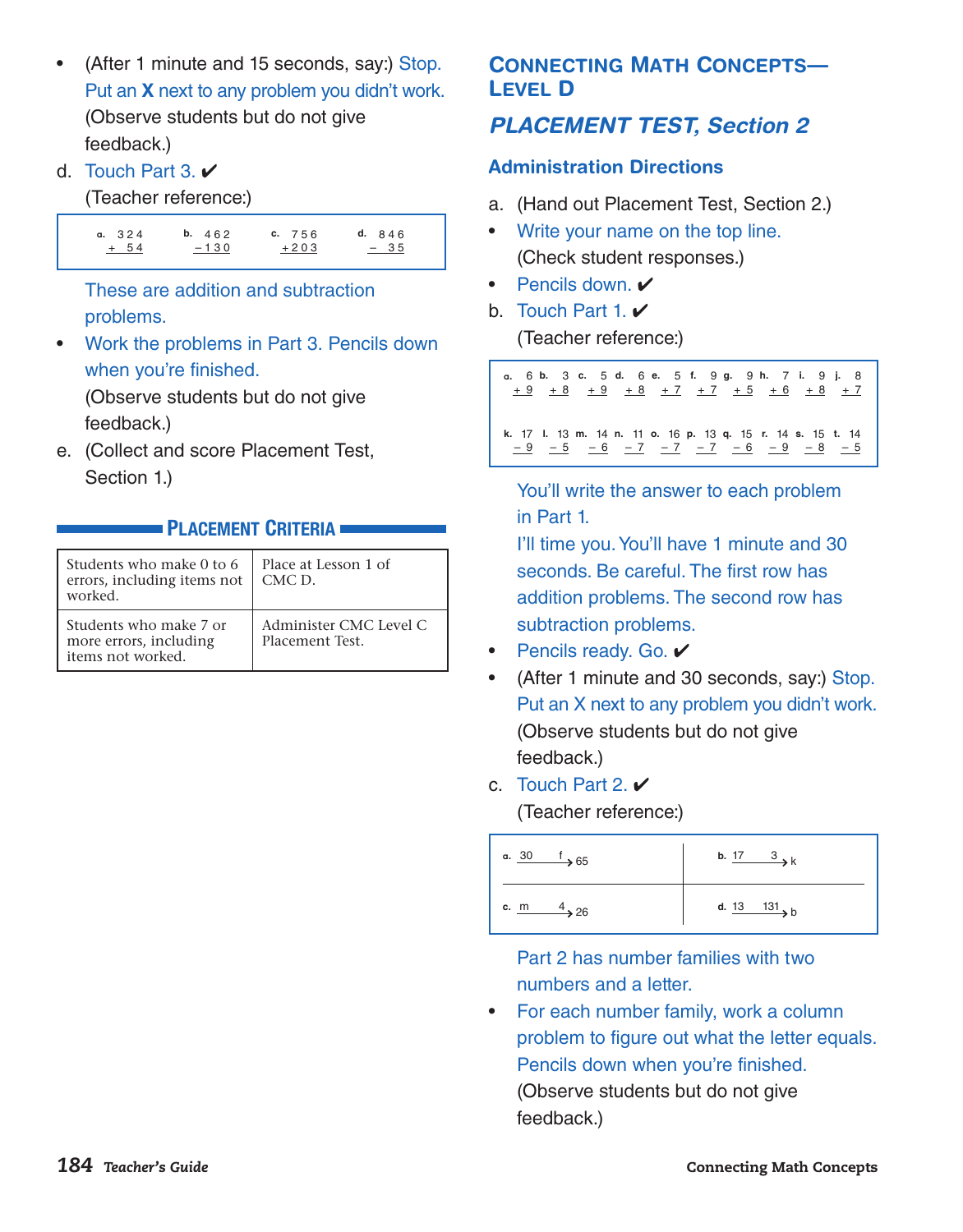#### d. Touch Part 3.  $\vee$

#### (Teacher reference:)



These are sentences that compare two people or two things. I'll read each sentence. Follow along.

- Sentence A: The tree is 34 feet taller than the house.
- Sentence B: Mary has 16 fewer stickers than Alice has.
- Sentence C: The dog is 25 inches shorter than the cat.
- Sentence D: James weighs 14 more pounds than Robert weighs.
- For each sentence, write two letters and a number in the number family. Pencils down when you're finished.

 (Observe students but do not give feedback.)

e. Touch Part 4.  $\vee$ 

(Teacher reference:)



These are subtraction problems.

• Work each problem.

Pencils down when you're finished. (Observe students but do not give feedback.)

f. (Collect and score Placement Test, Section 2.)

#### **SCORING THE TEST •**

| Part   | <b>Pass</b>     | <b>Not Pass</b>  |
|--------|-----------------|------------------|
| Part 1 | $0$ to 4 errors | 5 or more errors |
| Part 2 | 0 or 1 error    | 2 or more errors |
| Part 3 | 0 or 1 error    | 2 or more errors |
| Part 4 | $0$ or 1 error  | 2 or more errors |

#### PLACEMENT CRITERIA

| Students who pass 4 Parts            | Begin CMC Level D at<br>Lesson 26 |
|--------------------------------------|-----------------------------------|
| Students who pass 1, 2 or<br>3 Parts | Begin CMC Level D at<br>Lesson 1  |
| Students who pass no<br>Parts        | <b>Administer Section 1</b>       |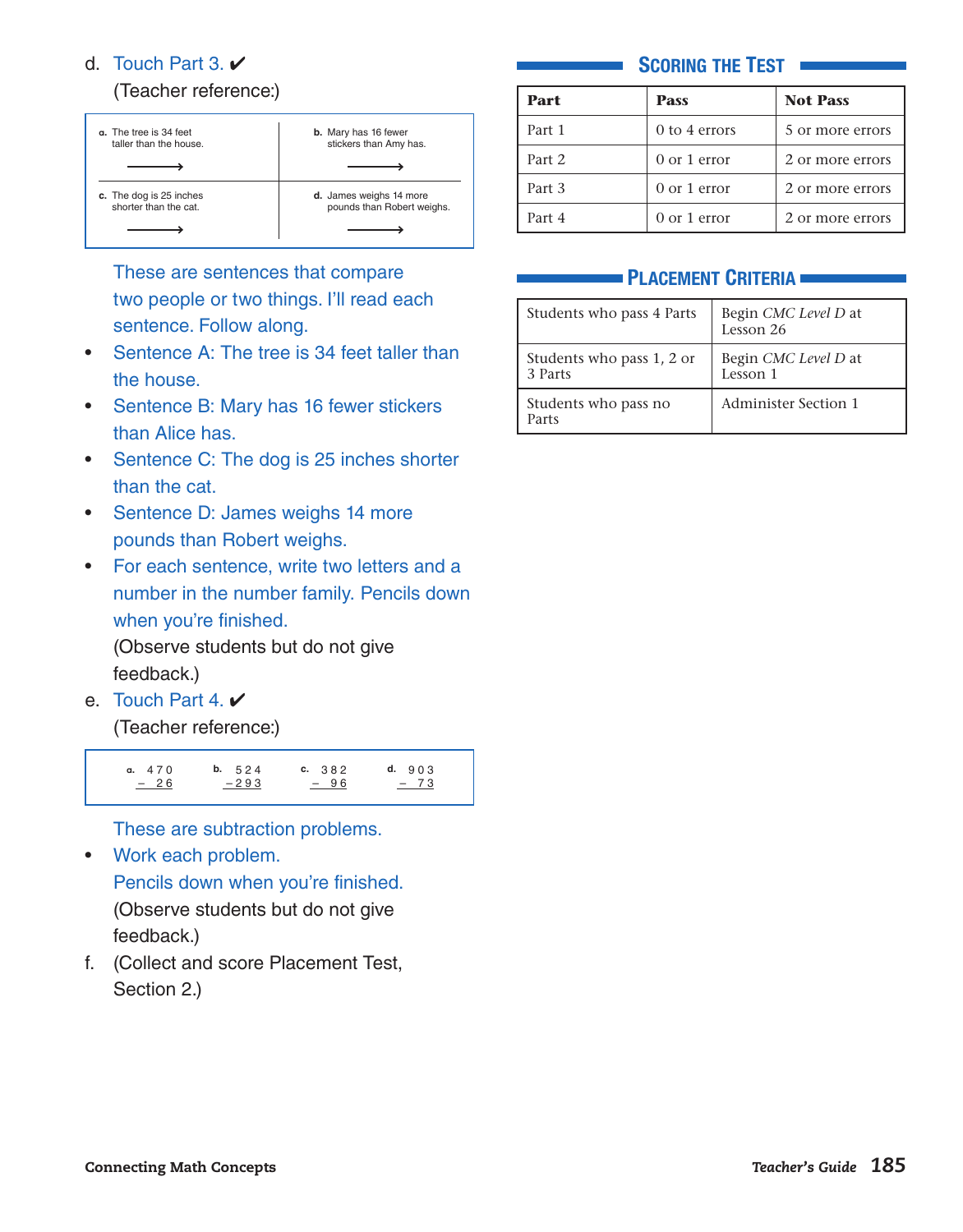errors CMC Level D Placement Test Section 1 Part 1 Part 2 Name: when the contract of the contract of the contract of the contract of the contract of the contract of the contract of the contract of the contract of the contract of the contract of the contract of the contract of the **a. \_\_\_\_\_\_\_\_\_\_ b. \_\_\_\_\_\_\_\_\_ c. \_\_\_\_\_\_\_\_ d. \_\_\_**\_\_\_\_\_\_ **a.** 8 + 3 **b.** 3  $+ 6$ **c.** 10  $+4$ **d.** 2  $+9$ **e.** 4 **f.** 3  $+ 6$  $+5$   $+7$   $+4$ **g.** 10 **h.** 5 **i.** 10 – 4 **j.** 7 **k.** 7 **l.** 9 **m.** 9 **n.** 10 **o.** 4 **p.** 9 <u>– 7 – 3</u> <u>– 8 – 4 – 7 – 0 – 6</u> Part 3 **a.** 3 2 4 + 5 4 **b.** 4 6 2  $-130$ **c.** 7 5 6  $+ 203$ **d.** 8 4 6 – 3 5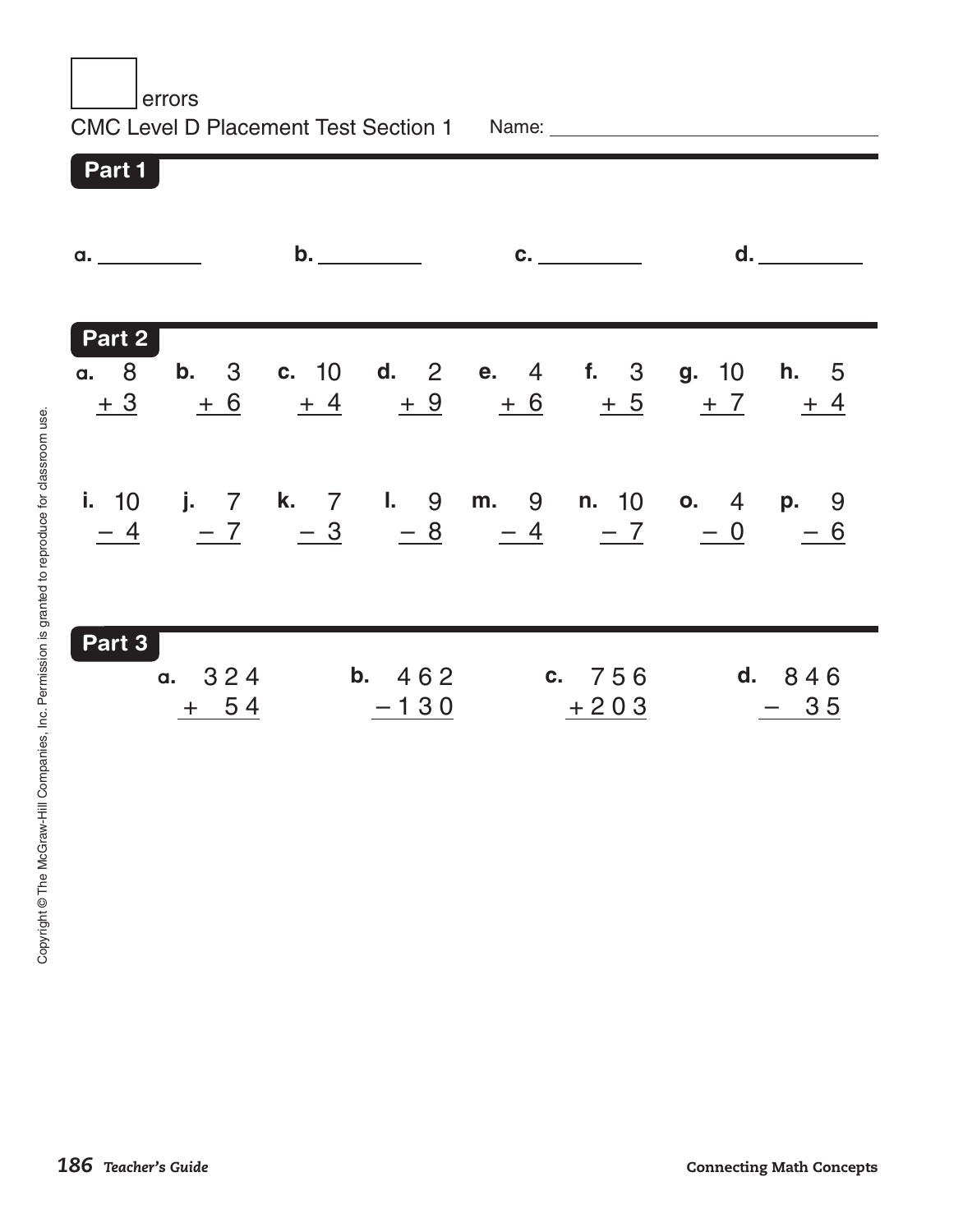| errors<br>CMC Level D Placement Test Section 2 Name: _______ |                                                                                                                                                                                |  |  |
|--------------------------------------------------------------|--------------------------------------------------------------------------------------------------------------------------------------------------------------------------------|--|--|
| Part 1                                                       | a. 6 b. 3 c. 5 d. 6 e. 5 f. 9 g. 9 h. 7 i. 9 j. 8<br>$\frac{+9}{+9}$ $\frac{+8}{+9}$ $\frac{+8}{+8}$ $\frac{+7}{+7}$ $\frac{+7}{+5}$ $\frac{+6}{+6}$ $\frac{+8}{+7}$           |  |  |
|                                                              | k. 17 l. 13 m. 14 n. 11 o. 16 p. 13 q. 15 r. 14 s. 15 t. 14<br>$\frac{-9}{-9}$ $\frac{-5}{-6}$ $\frac{-7}{-7}$ $\frac{-7}{-7}$ $\frac{-6}{-6}$ $\frac{-9}{-8}$ $\frac{-8}{-5}$ |  |  |
| Part 2<br>a. $\frac{30}{100}$ f 65                           | b. $\frac{17}{2}$ $\rightarrow k$                                                                                                                                              |  |  |
| c. m $4 \overline{\smash)26}$                                | d. $\frac{13}{13}$ 131, b                                                                                                                                                      |  |  |
| Part 3<br>a. The tree is 34 feet<br>taller than the house.   | b. Mary has 16 fewer<br>stickers than Amy has.                                                                                                                                 |  |  |
| c. The dog is 25 inches<br>shorter than the cat.             | <b>d.</b> James weighs 14 more<br>pounds than Robert weighs.                                                                                                                   |  |  |
| Part 4<br>470<br>b.<br>524<br><b>a.</b><br>$26$<br>$-293$    | c. 382<br>d.<br>903<br><u>96</u><br><u>73</u>                                                                                                                                  |  |  |